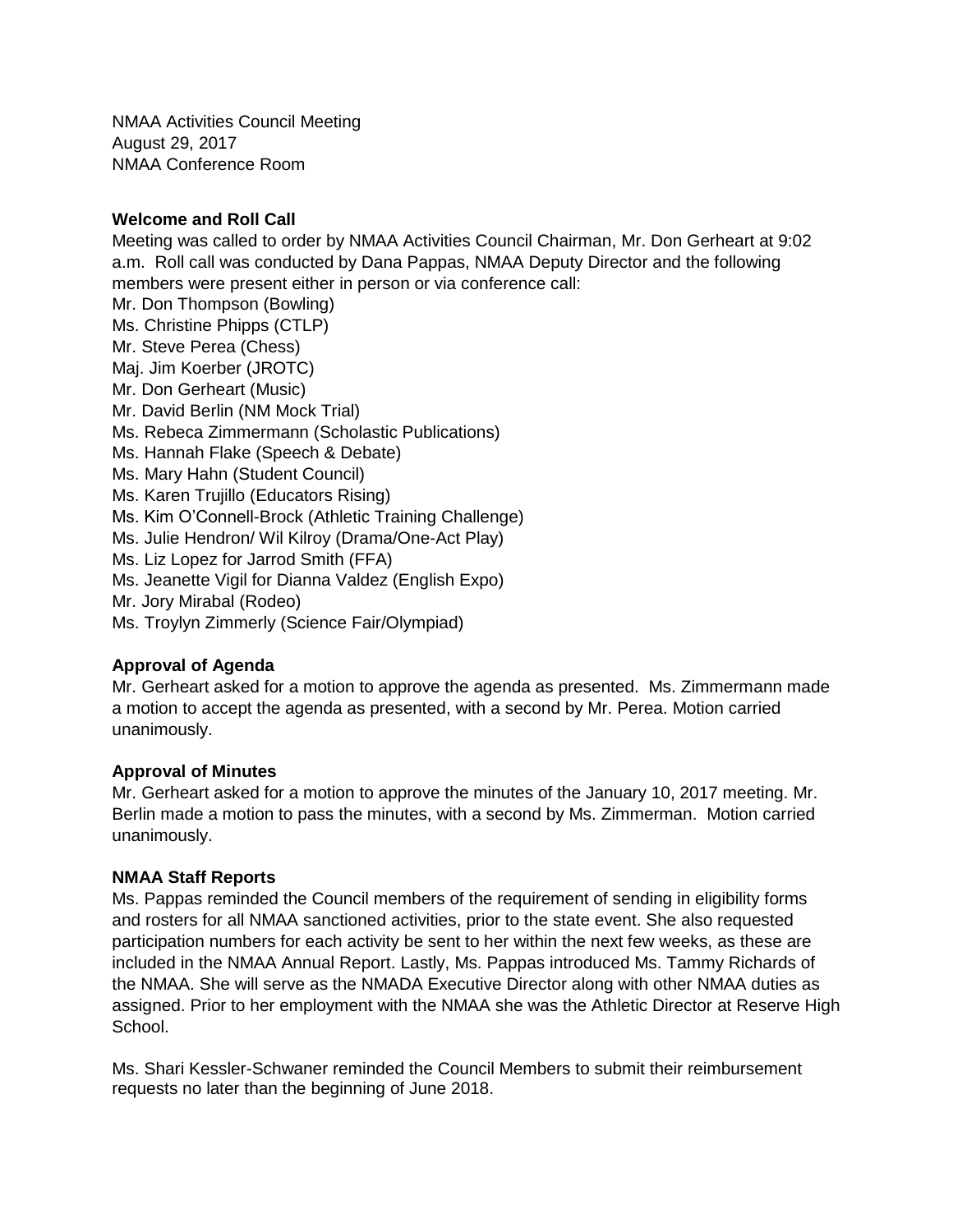Mr. Tyler Dunkel stated the new NMAA website was launched in July. He requested any changes to be made to an activity page be submitted to him via email at tyler@nmact.org.

# **Activity Reports**

**Athletic Training Challenge** – Ms. Kim O' Connell-Brock noted that the State Athletic Training Challenge was held on April 23, 2017 at Cleveland High School. One hundred and six students participated, representing 14 different schools.

**Bowling** – Mr. Don Thompson noted that Bowling is currently in its 13th year as an NMAAsanctioned activity. Twenty-four schools participated in the 2017 State Bowling Championships, and \$14,000 were awarded in scholarships last year. Ten regular season tournaments will be held on Saturdays throughout the upcoming season, scheduled to start in November. The 2018 State Championships are scheduled for February 10, 2018.

**CTLP** – Ms. Christine Phipps stated they did see an increase in membership and school participation during the past year and are looking forward to another successful year. Upcoming Conference dates are as follows:

CORE Leadership Conference will be held September 23, 2017 at the Marriott Pyramid. HOSA State Leadership Conference will be held February 8-10, 2018 at UNM Hospital. DECA Development Conference will take place February 15-17, 2018 at Hotel Albuquerque. BPA State Leadership Conference will be held at the Marriot Pyramid on February 22-24, 2018. FCCLA State Leadership Conference takes place on March 15-17, 2018 at the Marriott Pyramid.

TSA State Leadership Conference will take place March 23-24, 2018 at Los Lunas High School. Skills USA Conference will take place on April 12-14, 2018 at the Crowne Plaza in Albuquerque.

**Chess** – Mr. Steve Perea noted they have seen a large increase in NMAA membership. He has been all over NM hosting workshops. They currently have 1800 participants. In 2017, there were 160 students who participated in the High School Chess Championships. The number of participants for Middle Schools and Elementary Schools have exceeded those for High Schools. He also has recently appointed a Southern and Northern director to help him throughout the year.

**Drama/One-Act Productions** – Ms. Julie Hendron stated that the Desert Thespian Festival will be merged with the High School One Act Festival this year. Registration forms are posted online. Mr. Wil Kilroy stated that this year UNM will host the 2017 One Act Play Productions. NMSU does however, hope to contribute with workshops and judging for this year's festival and plans to host the event in 2018.

**Educators Rising**- Ms. Karen Trujillo stated this is their first meeting for Educators Rising. Educators Rising is for future teachers (formerly the Future Educators of America). They are affiliated with the National office, which is housed in Washington, DC. There are 28 active chapters, which involve 400 students. Last year's event was held in Las Cruces with 140 attendees, 22 of whom qualified for Nationals in Boston. In March 2017, they became a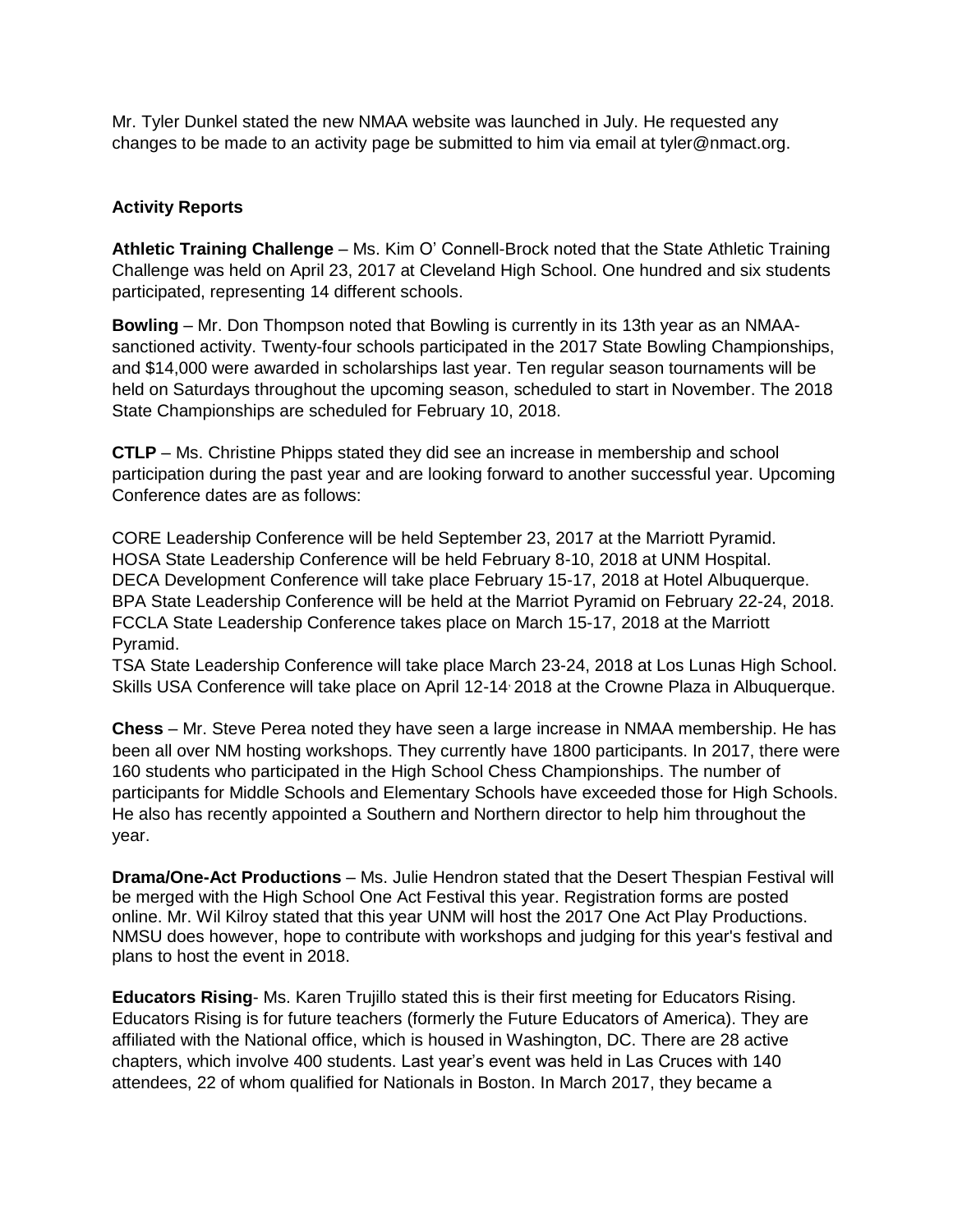recognized activity with the NMAA. This year's conference will be held on February 1-3, 2018 in Albuquerque.

**English Expo** – Ms. Jeanette Vigil mentioned the 2017 English Expo was held on February 25, 2017 at La Cueva High School. Three hundred and eighty nine students participated, which included 11 Middle Schools and 11 High Schools. This year's event will take place on February 24, 2018 at La Cueva High School. They are seeing a drop in attendance but hoping it will improve.

**FFA** – Ms. Liz Lopez noted they have 3,412 current students within their membership. State FFA officers are holding trainings statewide for approximately 500 students throughout the year. The next event will be the FFA Red Barn taking place in September at Expo NM as part of the New Mexico State Fair.

**JROTC** - Major Jim Koerber stated that longtime ROTC liaison Major Bill Barker had passed away this past summer from brain cancer. His passing is a tremendous loss to our New Mexico JROTC family, APS, and New Mexico junior shooting. The 2017 New Mexico JROTC State meet hosted over 1,500 cadets competing in five different events from 30 different schools. Eldorado precision air rifle team captured their first National Championship in Alabama in March and La Cueva High School placed 4<sup>th</sup>. West Mesa competed at the SOCAL Regional robotics qualifier in Long Beach in May. They won  $5<sup>th</sup>$  and  $6<sup>th</sup>$  place. Eldorado travelled to Anniston in June to compete in the National Junior Olympic 3 Position and CMP Air Rifle Championships. They placed  $4<sup>th</sup>$  in CMP and  $5<sup>th</sup>$  in the Junior Olympics. West Mesa also coordinated the launching of high altitude balloons in an effort to collect pictures of the eclipse. Maj. Koerber noted that APS JROTC and Marching Band received a P.E. waiver last year for those students who take two years of JROTC or Marching Band consecutively starting their freshman year. He noted that many school districts are now allowing this waiver.

**Music** – Mr. Don Gerheart stated the NMMEA Executive Committee met in July to recap the year and discuss districts and awards. A little more than 100 ensembles participated in the three music State Contests last year. In June, all three of the NMAA State Music Contest Advisory Councils met to recap the State Contests held in April and to plan for the 2018 State Contests. All-State audition registration is now open for directors to register their students for the upcoming string, guitar, and vocal auditions that will be held in October. The wind and percussion auditions will take place in November. The 74<sup>th</sup> Annual All-State Competition will be held at UNM on January 10-13<sup>th</sup>.

**NM Mock Trial** – Mr. David Berlin stated Mock Trial registration will begin on September 1, 2017. Last year, the organization did see an increase in the number of teams statewide, with 300 students participating. Ninety of those went on to compete at the state level. Volcano Vista High School won the 2017 State championship. The 2018 event will take place February 16-17, 2018 at the Metropolitan Courthouse.

**Rodeo** - Mr. Jory Mirabal stated the State Rodeo Competition was held during Memorial Day weekend. Between 250 and 300 participants were in attendance for this event with 24 individual and team state champions. Junior High Nationals were held at the end of June. High School Nationals took place at the end of July with several students receiving awards.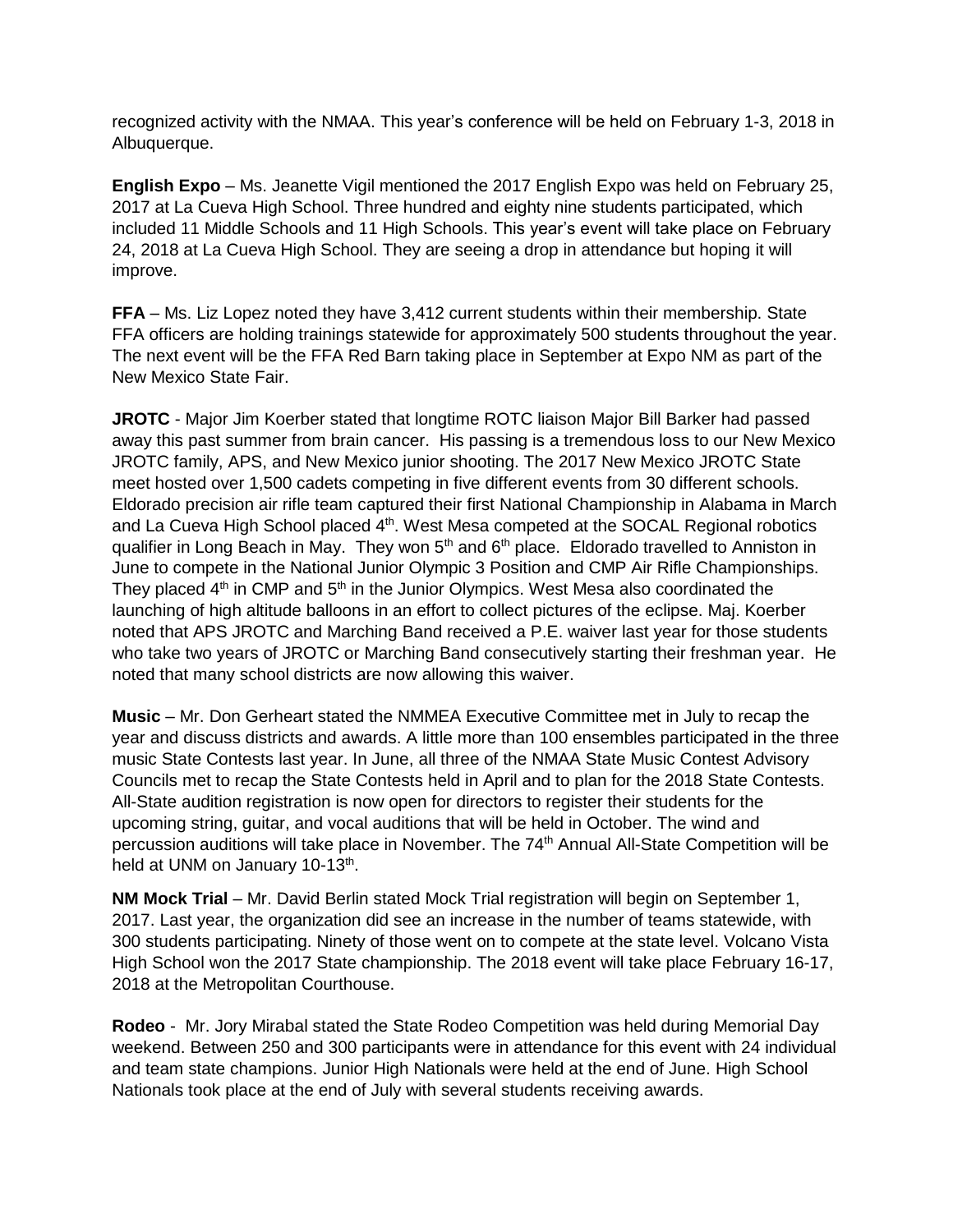**Scholastic Publications** – Ms. Rebeca Zimmermann noted that Scholastic Publications State Competition was in January. One hundred fifty six students participated with nine schools represented. Last year, they held a live TV anchor presentation that turned out to be very successful. Also new last year was the naming of the State Journalism Student of the Year, who attended the National Conference representing New Mexico. The 2018 State Competition will be held in January 2018.

**Science Fair/Olympiad** – Ms. Troylyn Zimmerly noted the 2017 NM Science Olympiad State Finals were held February 25, 2017 at New Mexico Tech in Socorro. Fifty teams advanced from four regional Science Olympiad tournaments. Albuquerque Area Home Schoolers (middle school team) and Albuquerque Academy (high school team) qualified to represent New Mexico at the National Science Olympiad Tournament in Dayton, Ohio.

The 2017 NM Science & Engineering Fair State Finals were March 31 and April 1, 2017. Three hundred students advanced from six regional Science & Engineering Fairs to participate at the State Science Fair. Six students qualified to represent New Mexico at the International Science & Engineering Fair in Los Angeles.

**Speech & Debate** – Ms. Hannah Flake noted the 2017 state event was well attended with 238 students, hosted by Manzano High School. Two hundred students competed in the district tournament, with 40 qualifying for the national tournament. New Mexico had 14 schools represented, which was the highest ever at the tournament. The National Speech and Debate Tournament took place in Alabama in June. NMSDA has started a student leadership committee. Two to three students from each school were invited to attend a leadership summit earlier in 2017 to speak about current issues and possible solutions in regards to Speech and Debate. Lastly, V. Sue Cleveland High School will host the 2018 State Competition on February 22-24, 2018.

**Student Council** – Ms. Hahn presented a growth chart for NMASC for the past five years. NMASC has seen an increase in participants from 2011 until now. The NMASC State Leadership Conference will take place February 8-10, 2018 at Bernalillo High School. Over seventy schools participated in the state conference last year. District Conference Week will kick off October 21-26, 2017.

*Ms. Pappas reviewed the NMAA Staff liaisons for each activity.*

## **New Business**

Ms. Pappas stated the Student Leadership Advisory Council started two years ago. The council is comprised of members across the state who are nominated by school administration. Students must be active in activities and/or athletics. The Council meets twice a year, once in October and once in March. The Council produced a leadership handbook during the previous school year and are currently working on the possibility of hosting a Student Leadership Summit in New Mexico. This would be similar to the National Student Leadership Summit which takes place in Indianapolis every summer. Their hope is to hold this summit during the summer of 2018, and would be comprised of two students from each NMAA Member High School. Nominations for the Student Leadership Advisory Council take place in January/February with selections occurring in March.